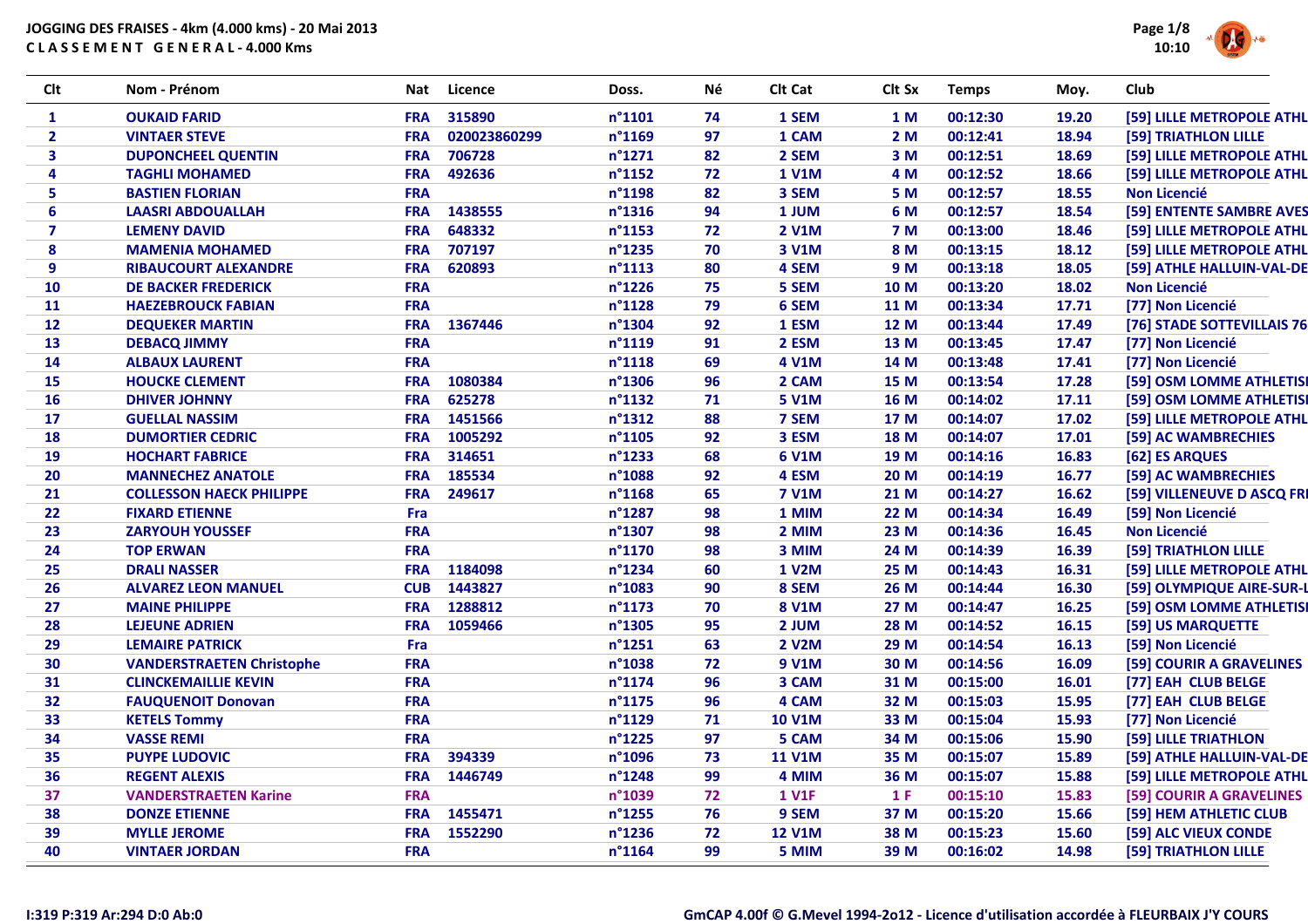

| Clt | Nom - Prénom                  | Licence<br>Nat        | Doss.            | Νé | Clt Cat       | Clt Sx     | <b>Temps</b> | Moy.  | Club                         |
|-----|-------------------------------|-----------------------|------------------|----|---------------|------------|--------------|-------|------------------------------|
| 41  | <b>CARLIER GUILLAUME</b>      | <b>FRA</b>            | $n^{\circ}$ 1145 | 72 | <b>13 V1M</b> | 40 M       | 00:16:03     | 14.97 | [59] Non Licencié            |
| 42  | <b>GALLEGO JESUS</b>          | 941339<br><b>FRA</b>  | n°1300           | 59 | 3 V2M         | 41 M       | 00:16:06     | 14.92 | [59] LILLE METROPOLE ATHL    |
| 43  | <b>SAINGIER Jacky</b>         | <b>FRA</b>            | $n^{\circ}1018$  |    | <b>10 SEM</b> | 42 M       | 00:16:07     | 14.90 | [59] Non Licencié            |
| 44  | <b>LEMAHIEU BRUNO</b>         | <b>FRA</b><br>218704  | n°1031           | 69 | <b>14 V1M</b> | 43 M       | 00:16:08     | 14.88 | [59] ATHLE HALLUIN-VAL-DE    |
| 45  | <b>CARLIER CHRISTOPHE</b>     | Fra                   | n°1283           | 67 | <b>15 V1M</b> | 44 M       | 00:16:12     | 14.83 | [59] Non Licencié            |
| 46  | <b>DEBOURSE HUGUES</b>        | <b>FRA</b>            | n°1082           | 71 | <b>16 V1M</b> | 45 M       | 00:16:16     | 14.77 | [59] Non Licencié            |
| 47  | <b>TABOURET MARC</b>          | <b>FRA</b>            | $n^{\circ}1141$  | 66 | <b>17 V1M</b> | 46 M       | 00:16:19     | 14.72 | [59] CLLL ARMENTIERES        |
| 48  | <b>SOETAERT Lucas</b>         | <b>FRA</b>            | n°1154           | 96 | 6 CAM         | 47 M       | 00:16:24     | 14.65 | [59] Non Licencié            |
| 49  | <b>BAUDART JEAN CLAUDE</b>    | <b>FRA</b>            | n°1219           | 67 | <b>18 V1M</b> | 48 M       | 00:16:30     | 14.55 | [59] Non Licencié            |
| 50  | <b>BOURBIAUX CASSANDRE</b>    | <b>FRA</b>            | $n^{\circ}1171$  | 92 | 1 ESF         | 2F         | 00:16:32     | 14.52 | [59] Non Licencié            |
| 51  | <b>BOURBIAUX GERARD</b>       | 1217433<br><b>FRA</b> | $n^{\circ}1172$  | 66 | <b>19 V1M</b> | 49 M       | 00:16:32     | 14.52 | [59] LILLE METROPOLE ATHL    |
| 52  | <b>WESTRELIN MAXIME</b>       | Fra                   | $n^{\circ}$ 1266 | 99 | 6 MIM         | 50 M       | 00:16:34     | 14.49 | [62] Non Licencié            |
| 53  | <b>LESAFFRE THEO</b>          | <b>FRA</b>            | n°1094           | 96 | 7 CAM         | 51 M       | 00:16:37     | 14.45 | [59] Non Licencié            |
| 54  | <b>VANDENBROUCKE CAMERON</b>  | <b>FRA</b>            | $n^{\circ}1117$  | 99 | 1 MIF         | 3F         | 00:16:40     | 14.40 | [77] EAH CLUB BELGE          |
| 55  | <b>MEDO BENOIT</b>            | <b>FRA</b>            | n°1187           | 66 | <b>20 V1M</b> | 52 M       | 00:16:41     | 14.40 | [59] JC WARNETON             |
| 56  | <b>LEFEBVRE LOICK</b>         | <b>FRA</b>            | n°1090           | 99 | 7 MIM         | 53 M       | 00:16:47     | 14.31 | [59] Non Licencié            |
| 57  | <b>LAMBLIN PHILIPPE</b>       | <b>FRA</b>            | $n^{\circ}$ 1147 | 54 | 4 V2M         | 54 M       | 00:16:49     | 14.28 | [59] Non Licencié            |
| 58  | <b>RIOU TIFFANY</b>           | Fra                   | n°1289           | 98 | 2 MIF         | 4 F        | 00:16:50     | 14.27 | [59] EAH CLUB BELGE          |
| 59  | <b>SIX SOFIA</b>              | <b>FRA</b>            | n°1120           | 99 | 3 MIF         | 5 F        | 00:16:51     | 14.25 | [77] Non Licencié            |
| 60  | <b>REGOLLE Benedicte</b>      | <b>FRA</b>            | n°1092           | 60 | <b>1 V2F</b>  | 6 F        | 00:16:55     | 14.20 | [59] AC WAMBRECHIES          |
| 61  | <b>BERNARD SIMON</b>          | Fra                   | n°1297           | 98 | 8 MIM         | 55 M       | 00:17:09     | 14.00 | [59] Non Licencié            |
| 62  | <b>DEGEZELLE RICHARD</b>      | <b>FRA</b>            | $n^{\circ}1071$  | 58 | <b>5 V2M</b>  | 56 M       | 00:17:11     | 13.97 | [59] Non Licencié            |
| 63  | <b>MANCEAU LUCIE</b>          | Fra                   | n°1244           | 92 | 2 ESF         | <b>7 F</b> | 00:17:24     | 13.80 | [59] Non Licencié            |
| 64  | <b>DUPREZ SOPHIE</b>          | <b>FRA</b>            | $n^{\circ}1116$  | 94 | 1 JUF         | 8F         | 00:17:30     | 13.72 | [59] EAH CLUB BELGE          |
| 65  | <b>LENGLET GUENAELLE</b>      | <b>FRA</b><br>196376  | $n^{\circ}1115$  | 98 | 4 MIF         | 9F         | 00:17:32     | 13.69 | [59] US MARQUETTE            |
| 66  | <b>GILLODTS Remy</b>          | <b>FRA</b>            | $n^{\circ}1100$  | 99 | 9 MIM         | 57 M       | 00:17:33     | 13.68 | [59] ENTENTE LITTORAL ATH    |
| 67  | <b>LURON MOISE</b>            | <b>FRA</b>            | n°1197           | 45 | <b>1 V3M</b>  | 58 M       | 00:17:36     | 13.65 | <b>Non Licencié</b>          |
| 68  | <b>CHERMEUX HERVE</b>         | 1040597<br><b>FRA</b> | n°1084           | 58 | <b>6 V2M</b>  | 59 M       | 00:17:41     | 13.58 | [62] OLYMPIQUE AIRE-SUR-L    |
| 69  | <b>MEIRHAEGHE GREGORY</b>     | 1380527<br>Fra        | n°1296           | 71 | <b>21 V1M</b> | 60 M       | 00:17:43     | 13.55 | [59] ATHLE HALLUIN-VAL-DE    |
| 70  | <b>PEULMEULE EMILIE</b>       | Fra                   | n°1267           | 78 | 1 SEF         | <b>10F</b> | 00:17:51     | 13.45 | [59] Non Licencié            |
| 71  | <b>CUI WEIFENG</b>            | Chi                   | n°1273           | 82 | 2 SEF         | 11 F       | 00:17:51     | 13.45 | [59] Non Licencié            |
| 72  | <b>HEUGHEBAERT MATHIAS</b>    | <b>FRA</b>            | n°1139           | 96 | 8 CAM         | 61 M       | 00:17:52     | 13.44 | [77] Non Licencié            |
| 73  | <b>PAPILLON ALEXIS</b>        | Fra                   | n°1286           | 94 | 3 JUM         | 62 M       | 00:17:53     | 13.42 | [59] Non Licencié            |
| 74  | <b>LEROY LAURENCE</b>         | <b>FRA</b>            | n°1093           | 72 | <b>2 V1F</b>  | 12F        | 00:17:59     | 13.35 | [59] Non Licencié            |
| 75  | <b>BON ANTOINE</b>            | <b>FRA</b>            | n°1232           | 98 | <b>10 MIM</b> | 63 M       | 00:18:00     | 13.34 | <b>FOULEES SAINGHINOISES</b> |
| 76  | <b>MONNIER CLARA</b>          | 139272<br><b>FRA</b>  | $n^{\circ}1112$  | 93 | 3 ESF         | 13 F       | 00:18:02     | 13.31 | [59] ATHLE HALLUIN-VAL-DE    |
| 77  | <b>DESIMPELAERE GUILLAUME</b> | <b>FRA</b><br>1242566 | $n^{\circ}1014$  | 72 | <b>22 V1M</b> | 64 M       | 00:18:05     | 13.28 | [59] ATHLE HALLUIN-VAL-DE    |
| 78  | <b>SAGOT Titouan</b>          | <b>FRA</b>            | $n^{\circ}$ 1210 | 99 | <b>11 MIM</b> | 65 M       | 00:18:05     | 13.27 | [59] THALES                  |
| 79  | <b>MONNIER PASCALE</b>        | <b>FRA</b><br>682224  | $n^{\circ}1111$  | 64 | 3 V1F         | 14 F       | 00:18:06     | 13.27 | [59] ATHLE HALLUIN-VAL-DE    |
| 80  | <b>WYNS SIMON</b>             | <b>FRA</b>            | n°1303           | 78 | <b>11 SEM</b> | 66 M       | 00:18:06     | 13.27 | <b>Non Licencié</b>          |
|     |                               |                       |                  |    |               |            |              |       |                              |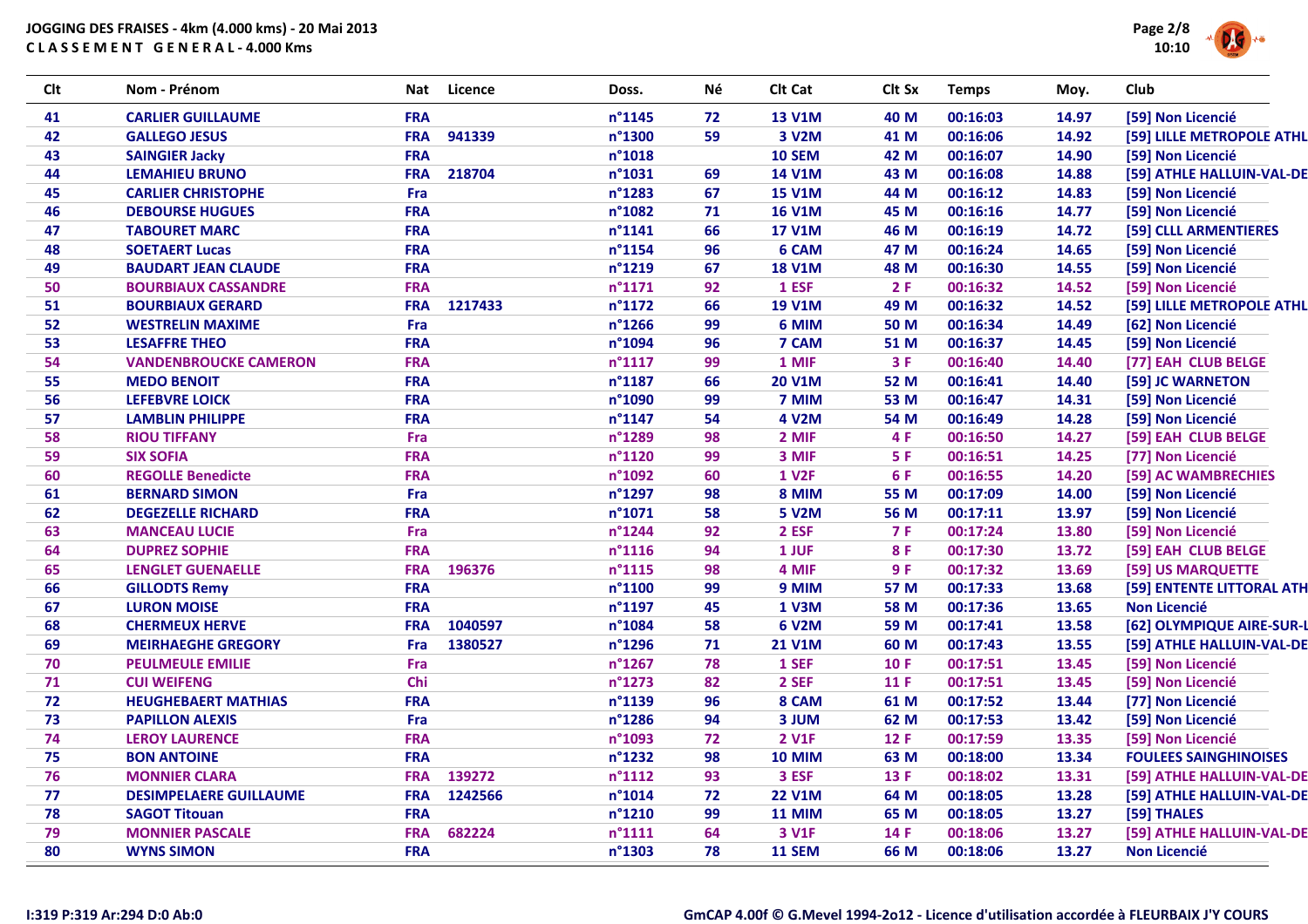

| Clt | Nom - Prénom                    | Nat        | <b>Licence</b> | Doss.            | Né | Clt Cat       | Clt Sx      | <b>Temps</b> | Moy.  | Club                       |
|-----|---------------------------------|------------|----------------|------------------|----|---------------|-------------|--------------|-------|----------------------------|
| 81  | <b>HAQUETTE PASCAL</b>          | <b>FRA</b> | 1236372        | n°1240           | 68 | <b>23 V1M</b> | 67 M        | 00:18:06     | 13.26 | [59] ATHLE HALLUIN-VAL-DE  |
| 82  | <b>BON Chantal</b>              | <b>FRA</b> |                | n°1078           | 73 | <b>4 V1F</b>  | <b>15 F</b> | 00:18:09     | 13.23 | [59] FOULEES SAINGHINOISE  |
| 83  | <b>SUBTS Clara</b>              | <b>FRA</b> |                | n°1189           | 95 | 2 JUF         | 16F         | 00:18:16     | 13.15 | [59] Non Licencié          |
| 84  | <b>BARON PERRINE</b>            | <b>FRA</b> | 182375         | n°1103           | 94 | 3 JUF         | 17 F        | 00:18:18     | 13.12 | [59] AC WAMBRECHIES        |
| 85  | <b>DELOBEL FRANCOIS</b>         | <b>FRA</b> |                | n°1315           | 91 | 5 ESM         | 68 M        | 00:18:18     | 13.12 | <b>Non Licencié</b>        |
| 86  | <b>DELEBARRE CAMILLE</b>        | <b>FRA</b> | 1047792        | n°1239           | 98 | 5 MIF         | 18F         | 00:18:28     | 13.00 | [59] US MARQUETTE          |
| 87  | <b>LEFEBVRE AMANDINE</b>        | <b>FRA</b> | 754853         | n°1091           | 96 | 1 CAF         | 19F         | 00:18:29     | 12.99 | [59] AC WAMBRECHIES        |
| 88  | <b>DUCROQUET CAMILLE</b>        | <b>FRA</b> | 1393819        | n°1186           | 99 | 6 MIF         | 20F         | 00:18:31     | 12.97 | [59] CLLL ARMENTIERES      |
| 89  | <b>DOURLENS BENJAMIN</b>        | <b>FRA</b> |                | n°1314           | 89 | 12 SEM        | 69 M        | 00:18:33     | 12.94 | <b>Non Licencié</b>        |
| 90  | <b>FAGOO AMELIE</b>             | <b>FRA</b> |                | n°1075           | 94 | 4 JUF         | 21F         | 00:18:34     | 12.93 | [59] Non Licencié          |
| 91  | <b>MAGAN JEAN LUC</b>           | Fra        |                | $n^{\circ}$ 1265 | 59 | <b>7 V2M</b>  | <b>70 M</b> | 00:18:37     | 12.89 | [59] Non Licencié          |
| 92  | <b>BARON CHARLOTTE</b>          | <b>FRA</b> | 1387363        | n°1104           | 94 | 5 JUF         | 22F         | 00:18:41     | 12.85 | [59] AC WAMBRECHIES        |
| 93  | <b>SCHOONHEERE GILBERT</b>      | <b>FRA</b> |                | n°1099           | 46 | 2 V3M         | 71 M        | 00:18:44     | 12.82 | [59] ENTENTE LITTORAL ATH  |
| 94  | <b>MOISON Luc</b>               | <b>FRA</b> |                | n°1204           | 97 | 9 CAM         | <b>72 M</b> | 00:18:48     | 12.77 | [62] Non Licencié          |
| 95  | <b>CHIARENZA NICOLAS</b>        | Fra        |                | n°1290           | 97 | 10 CAM        | 73 M        | 00:18:57     | 12.67 | [59] Non Licencié          |
| 96  | <b>TEINIELLE RUDDY</b>          | <b>FRA</b> |                | n°1223           | 79 | 13 SEM        | <b>74 M</b> | 00:18:57     | 12.67 | <b>Non Licencié</b>        |
| 97  | <b>LEURENT TANGUY</b>           | <b>FRA</b> |                | n°1231           | 98 | 12 MIM        | <b>75 M</b> | 00:18:58     | 12.66 | <b>Non Licencié</b>        |
| 98  | <b>ZAPOTINY YANNICK</b>         | <b>FRA</b> | 704116         | n°1065           | 71 | <b>5 V1F</b>  | 23 F        | 00:19:03     | 12.61 | [59] LES ATREBATES DE VERL |
| 99  | <b>MANCHE HELENE</b>            | <b>FRA</b> |                | $n^{\circ}1110$  | 94 | 6 JUF         | 24 F        | 00:19:13     | 12.49 | [59] OSM LOMME ATHLETISI   |
| 100 | <b>SOETAERT TMEO</b>            | <b>FRA</b> |                | n°1155           | 99 | 13 MIM        | 76 M        | 00:19:14     | 12.48 | [59] Non Licencié          |
| 101 | <b>DEPLANQUE AMANDINE</b>       | Fra        | 1144276        | n°1293           | 90 | 3 SEF         | 25 F        | 00:19:24     | 12.37 | [62] ARTOIS ATHLETISME     |
| 102 | <b>VERMEERSH LOUIS</b>          | <b>FRA</b> |                | $n^{\circ}1107$  | 99 | 14 MIM        | <b>77 M</b> | 00:19:28     | 12.33 | [59] Non Licencié          |
| 103 | <b>CHOTEAU YOANN</b>            | <b>FRA</b> |                | n°1313           | 95 | 4 JUM         | <b>78 M</b> | 00:19:31     | 12.31 | <b>Non Licencié</b>        |
| 104 | <b>REYES LEON LUIS HUMBERTO</b> | <b>FRA</b> |                | n°1217           | 96 | 11 CAM        | 79 M        | 00:19:32     | 12.29 | [59] Non Licencié          |
| 105 | <b>LEROY PIERRE</b>             | <b>FRA</b> |                | n°1095           | 62 | <b>8 V2M</b>  | 80 M        | 00:19:32     | 12.29 | [59] Non Licencié          |
| 106 | <b>DEPREZ CLARA</b>             | <b>FRA</b> | 1403238        | n°1221           | 99 | 7 MIF         | <b>26 F</b> | 00:19:34     | 12.27 | [59] VILLENEUVE D ASCQ FRI |
| 107 | <b>FRUCHART JEAN-MICHEL</b>     | <b>FRA</b> |                | n°1160           | 65 | <b>24 V1M</b> | 81 M        | 00:19:37     | 12.24 | [59] Non Licencié          |
| 108 | <b>DUPONT OLIVIER</b>           | <b>FRA</b> | 1291473        | n°1052           | 75 | <b>14 SEM</b> | 82 M        | 00:19:39     | 12.22 | [59] OSM LOMME ATHLETISI   |
| 109 | <b>LEVEQUE Thomas</b>           | <b>FRA</b> |                | n°1017           | 99 | 15 MIM        | 83 M        | 00:19:47     | 12.13 | [59] Non Licencié          |
| 110 | <b>LACAZE Florian</b>           | <b>FRA</b> |                | n°1020           | 99 | <b>16 MIM</b> | 84 M        | 00:19:54     | 12.06 | [59] Non Licencié          |
| 111 | <b>LEVEQUE Nicolas</b>          | <b>FRA</b> |                | n°1016           | 99 | 17 MIM        | 85 M        | 00:19:57     | 12.03 | [59] Non Licencié          |
| 112 | <b>LEVEQUE FRANCOIS</b>         | <b>FRA</b> | 602317         | $n^{\circ}1015$  | 64 | <b>25 V1M</b> | 86 M        | 00:19:58     | 12.03 | [59] VILLENEUVE D ASCQ FRI |
| 113 | <b>CARETTE LAURENT</b>          | <b>FRA</b> |                | n°1196           | 61 | 9 V2M         | 87 M        | 00:20:07     | 11.93 | <b>Non Licencié</b>        |
| 114 | <b>BAUDART LEA</b>              | <b>FRA</b> | 1102127        | n°1222           | 99 | 8 MIF         | 27F         | 00:20:08     | 11.93 | [59] VILLENEUVE D ASCQ FRI |
| 115 | <b>RENAR LOLA</b>               | <b>FRA</b> | 1216557        | n°1220           | 99 | 9 MIF         | <b>28 F</b> | 00:20:08     | 11.93 | [59] VILLENEUVE D ASCQ FRI |
| 116 | <b>DUFEUTRELLE STEPHANE</b>     | <b>FRA</b> |                | n°1027           | 63 | <b>10 V2M</b> | 88 M        | 00:20:09     | 11.91 | [59] Non Licencié          |
| 117 | <b>DESAULTY GUILLAUME</b>       | <b>FRA</b> |                | n°1208           | 71 | <b>26 V1M</b> | 89 M        | 00:20:13     | 11.88 | [59] Non Licencié          |
| 118 | <b>VIEILLARD ISABELLE</b>       | <b>FRA</b> |                | n°1150           | 72 | <b>6 V1F</b>  | 29 F        | 00:20:17     | 11.84 | [59] Non Licencié          |
| 119 | <b>MARTIN SYLVAIN</b>           | <b>FRA</b> |                | n°1133           | 87 | 15 SEM        | 90 M        | 00:20:17     | 11.84 | [59] Non Licencié          |
| 120 | <b>SUBTS ALIX</b>               | <b>FRA</b> |                | n°1190           | 98 | <b>10 MIF</b> | 30 F        | 00:20:20     | 11.81 | [59] Non Licencié          |
|     |                                 |            |                |                  |    |               |             |              |       |                            |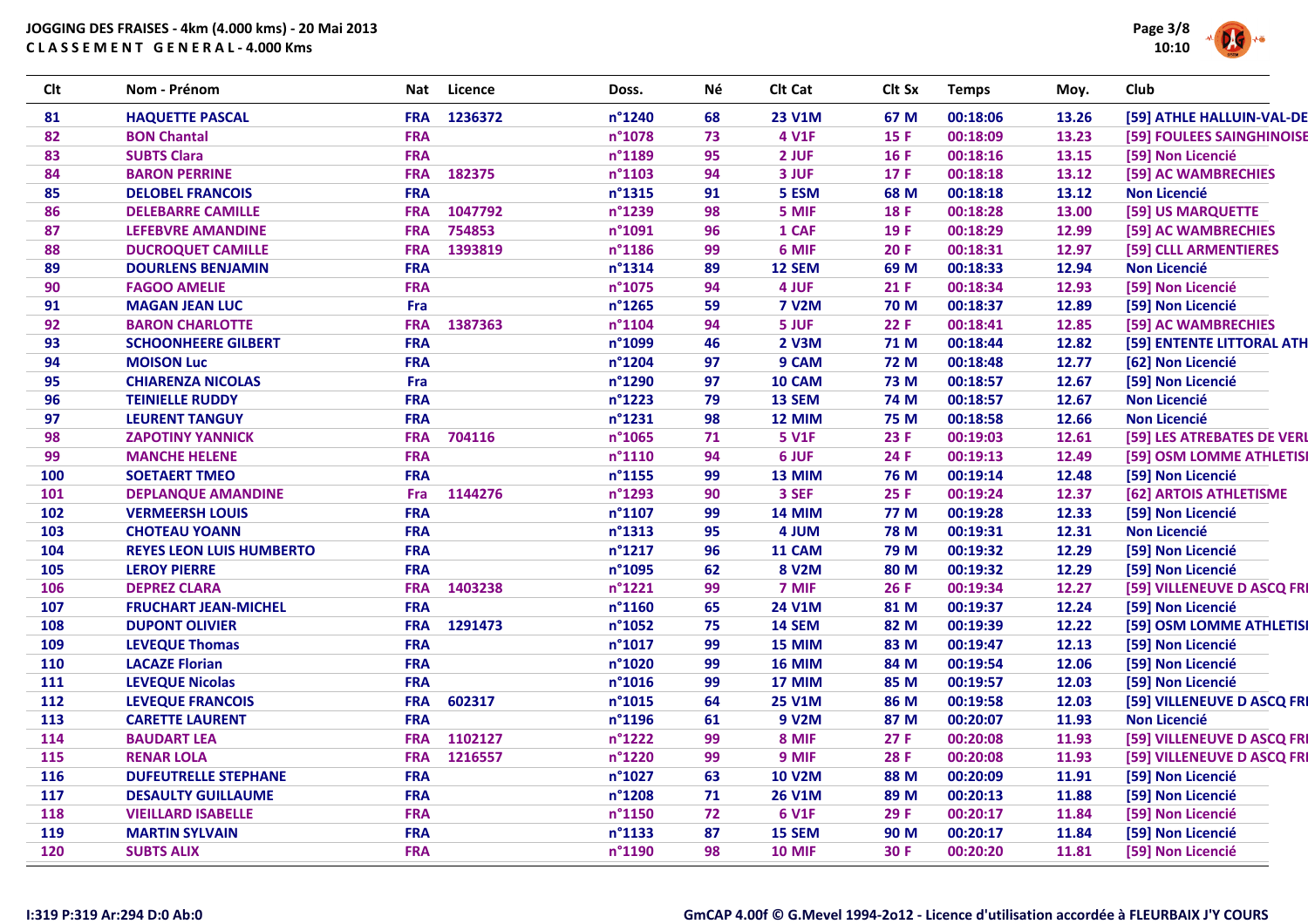

| <b>Clt</b> | Nom - Prénom               | Nat        | <b>Licence</b> | Doss.            | Νé | Clt Cat            | Clt Sx | <b>Temps</b> | Moy.  | Club                       |
|------------|----------------------------|------------|----------------|------------------|----|--------------------|--------|--------------|-------|----------------------------|
| 121        | <b>VAUBAN Frederic</b>     | <b>FRA</b> |                | $n^{\circ}1151$  | 79 | <b>16 SEM</b>      | 91 M   | 00:20:28     | 11.73 | [59] Non Licencié          |
| 122        | <b>OLLAGNIER ALEXANDER</b> | <b>FRA</b> |                | n°1192           | 71 | <b>27 V1M</b>      | 92 M   | 00:20:29     | 11.72 | [59] Non Licencié          |
| 123        | <b>MEIGNOTTE YVES</b>      | Fra        |                | n°1277           | 55 | <b>11 V2M</b>      | 93 M   | 00:20:31     | 11.70 | [62] Non Licencié          |
| 124        | <b>DUCROCQ ARNAUD</b>      | <b>FRA</b> |                | n°1310           | 68 | <b>28 V1M</b>      | 94 M   | 00:20:37     | 11.64 | <b>Non Licencié</b>        |
| 125        | <b>STEENHOUT Lutgarde</b>  | <b>FRA</b> |                | n°1205           | 59 | 2 V <sub>2</sub> F | 31 F   | 00:20:39     | 11.63 | [B9] Non Licencié          |
| 126        | <b>DEFAUX Alexis</b>       | <b>FRA</b> |                | n°1180           | 96 | 12 CAM             | 95 M   | 00:20:39     | 11.63 | [59] Non Licencié          |
| 127        | <b>VELDEMAN MATHILDE</b>   | <b>FRA</b> |                | $n^{\circ}1123$  | 99 | <b>11 MIF</b>      | 32 F   | 00:20:40     | 11.61 | [77] Non Licencié          |
| 128        | <b>LORIDAN Mathilde</b>    | <b>FRA</b> |                | $n^{\circ}$ 1124 | 99 | 12 MIF             | 33 F   | 00:20:41     | 11.61 | [77] Non Licencié          |
| 129        | <b>WULSTECKE PASCAL</b>    | <b>FRA</b> |                | n°1200           | 64 | <b>29 V1M</b>      | 96 M   | 00:20:46     | 11.56 | <b>Non Licencié</b>        |
| 130        | <b>MAGRIT AMANDINE</b>     | <b>FRA</b> |                | n°1184           | 91 | 4 ESF              | 34 F   | 00:20:50     | 11.52 | [59] Non Licencié          |
| 131        | <b>MAGRIT PHILIPPE</b>     | <b>FRA</b> | 1234949        | n°1185           | 66 | 30 V1M             | 97 M   | 00:20:50     | 11.52 | [59] HAUBOURDIN LOOS WA    |
| 132        | <b>DELEPINE Isabelle</b>   | <b>FRA</b> | 779528         | $n^{\circ}1001$  | 72 | <b>7 V1F</b>       | 35 F   | 00:20:51     | 11.51 | [59] LILLE METROPOLE ATHL  |
| 133        | <b>PAMART Alain</b>        | <b>FRA</b> |                | n°1030           | 69 | 31 V1M             | 98 M   | 00:20:56     | 11.47 | [59] Non Licencié          |
| 134        | <b>MEIGNOTTE SYLVAIN</b>   | Fra        |                | n°1276           | 83 | 17 SEM             | 99 M   | 00:20:57     | 11.46 | [62] Non Licencié          |
| 135        | <b>ROGE JACQUES</b>        | <b>FRA</b> |                | n°1074           | 51 | 3 V3M              | 100 M  | 00:21:28     | 11.18 | [62] Non Licencié          |
| 136        | <b>HEUGHEBAERT YANIS</b>   | <b>FRA</b> |                | $n^{\circ}$ 1138 | 99 | <b>18 MIM</b>      | 101 M  | 00:21:30     | 11.16 | [77] Non Licencié          |
| 137        | <b>DUCROCQ ELOISE</b>      | <b>FRA</b> |                | $n^{\circ}$ 1311 | 99 | <b>13 MIF</b>      | 36 F   | 00:21:32     | 11.15 | <b>Non Licencié</b>        |
| 138        | <b>DEDRYVER Amélie</b>     | <b>FRA</b> |                | n°1201           | 94 | 7 JUF              | 37 F   | 00:21:33     | 11.14 | [59] Non Licencié          |
| 139        | <b>LLINARES Juliette</b>   | <b>FRA</b> |                | n°1179           | 77 | 4 SEF              | 38 F   | 00:21:41     | 11.08 | [59] Non Licencié          |
| 140        | <b>MORIVAL CHANTAL</b>     | <b>FRA</b> |                | n°1029           | 50 | <b>1 V3F</b>       | 39 F   | 00:21:43     | 11.05 | [59] Non Licencié          |
| 141        | <b>CHOTEAU THEO</b>        | <b>FRA</b> |                | n°1193           | 95 | 5 JUM              | 102 M  | 00:21:49     | 11.00 | [59] Non Licencié          |
| 142        | <b>DUBART ALEXANDRE</b>    | Fra        |                | n°1291           | 87 | <b>18 SEM</b>      | 103 M  | 00:21:50     | 11.00 | [59] Non Licencié          |
| 143        | <b>CABY MARIE-JEAN</b>     | <b>FRA</b> |                | $n^{\circ}1127$  | 61 | 3 V <sub>2F</sub>  | 40 F   | 00:21:57     | 10.94 | [59] Non Licencié          |
| 144        | <b>LABYT GERARD</b>        | <b>FRA</b> | 1301577        | n°1040           | 58 | <b>12 V2M</b>      | 104 M  | 00:21:58     | 10.93 | [59] JOGGING DES FRAISES V |
| 145        | <b>WULSTECKE CELINE</b>    | <b>FRA</b> |                | n°1224           | 87 | 5 SEF              | 41 F   | 00:22:00     | 10.91 | <b>Non Licencié</b>        |
| 146        | <b>FAGOO Alice</b>         | <b>FRA</b> |                | n°1181           | 99 | <b>14 MIF</b>      | 42 F   | 00:22:01     | 10.91 | [59] Non Licencié          |
| 147        | <b>WULSTECKE CATHERINE</b> | <b>FRA</b> |                | n°1199           | 59 | <b>4 V2F</b>       | 43 F   | 00:22:05     | 10.88 | <b>Non Licencié</b>        |
| 148        | <b>MELLIEZ HUGUES</b>      | <b>FRA</b> |                | n°1194           | 72 | <b>32 V1M</b>      | 105 M  | 00:22:10     | 10.83 | [59] Non Licencié          |
| 149        | <b>BARON MATHILDE</b>      | <b>FRA</b> |                | n°1135           | 97 | 2 CAF              | 44 F   | 00:22:13     | 10.80 | [59] Non Licencié          |
| 150        | <b>DEFRETIN THIERRY</b>    | <b>FRA</b> | 1346885        | n°1047           | 60 | <b>13 V2M</b>      | 106 M  | 00:22:15     | 10.79 | [59] OSM LOMME ATHLETISI   |
| 151        | <b>DEVAUX Eric</b>         | <b>FRA</b> |                | n°1008           | 64 | 33 V1M             | 107 M  | 00:22:18     | 10.77 | [59] Non Licencié          |
| 152        | <b>VERMEERSCH OMER</b>     | <b>FRA</b> |                | n°1080           | 44 | <b>4 V3M</b>       | 108 M  | 00:22:19     | 10.76 | [59] JOGGING DES FRAISES V |
| 153        | <b>LABRE MARIE RITA</b>    | <b>FRA</b> |                | $n^{\circ}1010$  | 66 | <b>8 V1F</b>       | 45 F   | 00:22:22     | 10.73 | [59] Non Licencié          |
| 154        | <b>ACCOU LÉONIE</b>        | Fra        |                | n°1269           | 97 | 3 CAF              | 46 F   | 00:22:29     | 10.68 | [59] Non Licencié          |
| 155        | <b>ACCOU THIERRY</b>       | Fra        |                | n°1268           | 66 | 34 V1M             | 109 M  | 00:22:29     | 10.68 | [59] Non Licencié          |
| 156        | <b>CAREME Thibault</b>     | <b>FRA</b> |                | $n^{\circ}1007$  | 97 | 13 CAM             | 110 M  | 00:22:38     | 10.61 | [59] Non Licencié          |
| 157        | <b>DUFOSSEZ ROBIN</b>      | Fra        |                | n°1245           | 97 | 14 CAM             | 111 M  | 00:22:39     | 10.60 | [59] Non Licencié          |
| 158        | <b>BOSSART ISABELLE</b>    | <b>FRA</b> |                | n°1216           | 75 | 6 SEF              | 47 F   | 00:22:41     | 10.58 | [59] Non Licencié          |
| 159        | <b>DANEL OPHELIE</b>       | <b>FRA</b> |                | n°1159           | 86 | 7 SEF              | 48 F   | 00:22:44     | 10.56 | [59] Non Licencié          |
| 160        | <b>YON OLGA</b>            | <b>FRA</b> |                | n°1126           | 60 | <b>5 V2F</b>       | 49 F   | 00:22:46     | 10.54 | [59] Non Licencié          |
|            |                            |            |                |                  |    |                    |        |              |       |                            |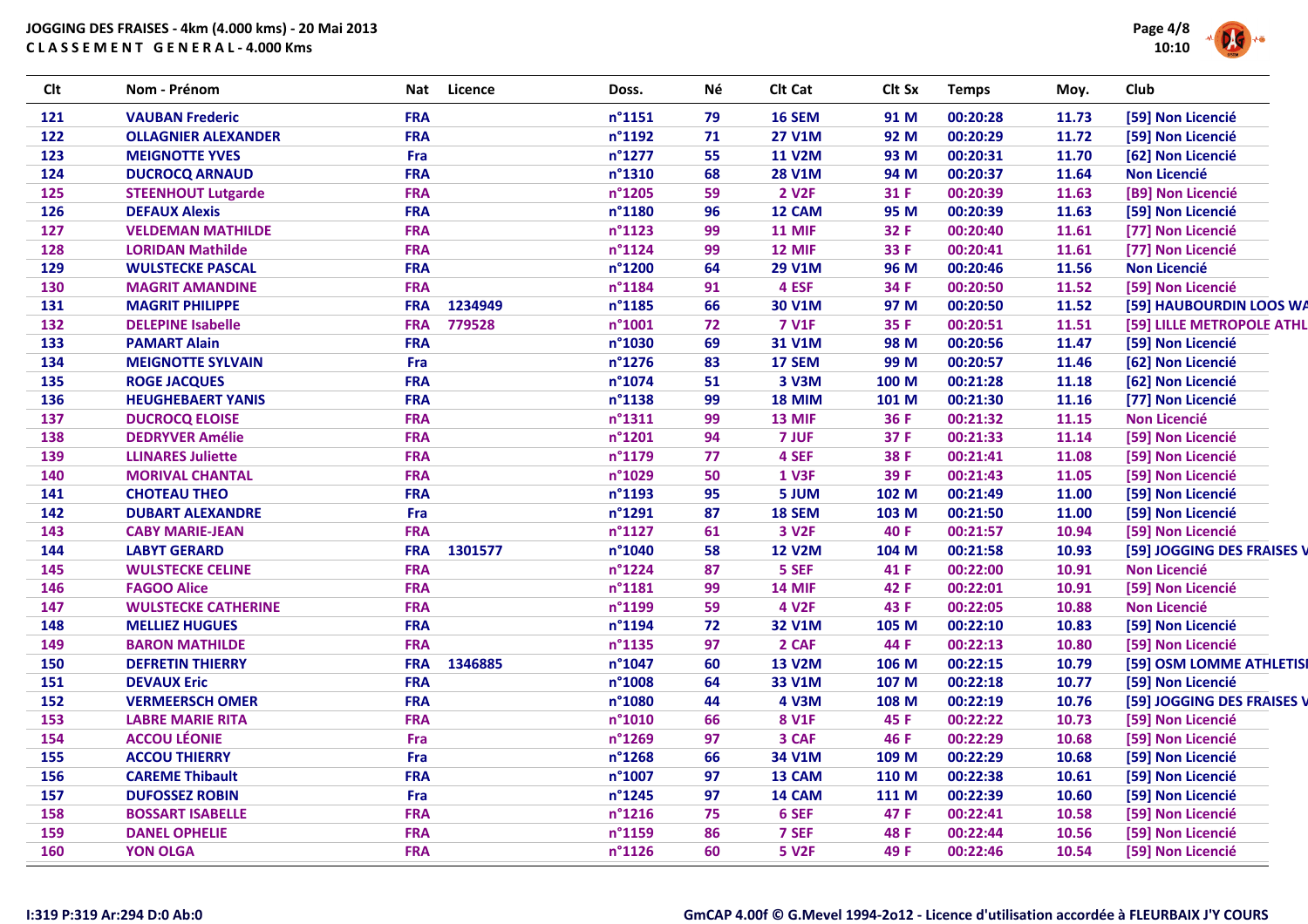

| <b>Clt</b> | Nom - Prénom                 | Nat        | <b>Licence</b> | Doss.            | Νé | Clt Cat       | Clt Sx      | <b>Temps</b> | Moy.  | Club                      |
|------------|------------------------------|------------|----------------|------------------|----|---------------|-------------|--------------|-------|---------------------------|
| 161        | <b>PEREIRA NICOLAS</b>       | Fra        |                | n°1298           | 99 | <b>19 MIM</b> | 112 M       | 00:22:47     | 10.54 | [59] Non Licencié         |
| 162        | <b>PAPILLON XAVIER</b>       | Fra        |                | n°1282           | 66 | 35 V1M        | 113 M       | 00:22:48     | 10.53 | [59] Non Licencié         |
| 163        | <b>HER BERNARD</b>           | <b>FRA</b> |                | n°1188           | 47 | <b>5 V3M</b>  | 114 M       | 00:22:50     | 10.51 | [59] Non Licencié         |
| 164        | <b>PETIT STEPHANIE</b>       | <b>FRA</b> |                | n°1021           | 80 | 8 SEF         | <b>50 F</b> | 00:22:56     | 10.47 | [59] Non Licencié         |
| 165        | <b>DELDICQUE Jean-Luc</b>    | <b>FRA</b> |                | n°1166           | 53 | 6 V3M         | 115 M       | 00:22:57     | 10.46 | [77] Non Licencié         |
| 166        | <b>DUJARDIN MONIQUE</b>      | <b>FRA</b> |                | n°1165           | 54 | <b>6 V2F</b>  | 51 F        | 00:22:57     | 10.46 | [77] Non Licencié         |
| 167        | <b>DELAWARDE PHILIPPE</b>    | <b>FRA</b> | 543522         | n°1050           | 60 | <b>14 V2M</b> | 116 M       | 00:22:59     | 10.44 | [59] OSM LOMME ATHLETIS   |
| 168        | <b>FERRANT LAURENCE</b>      | <b>FRA</b> | 514427         | n°1053           | 61 | <b>7 V2F</b>  | 52 F        | 00:22:59     | 10.44 | [59] OSM LOMME ATHLETIS   |
| 169        | <b>VAN HAMME HELENE</b>      | <b>FRA</b> |                | $n^{\circ}1122$  | 92 | 5 ESF         | 53 F        | 00:23:02     | 10.42 | [59] LE RUN WARNETON      |
| 170        | <b>MARTIN JEAN-PIERRE</b>    | <b>FRA</b> |                | n°1134           | 59 | <b>15 V2M</b> | 117 M       | 00:23:03     | 10.42 | [59] Non Licencié         |
| 171        | <b>STEUX PHILIPPE</b>        | <b>FRA</b> |                | n°1144           | 58 | <b>16 V2M</b> | 118 M       | 00:23:03     | 10.41 | [59] Non Licencié         |
| 172        | <b>BOGAERT JUSTINE</b>       | <b>FRA</b> | 1091193        | n°1085           | 96 | 4 CAF         | 54 F        | 00:23:05     | 10.40 | [59] AC WAMBRECHIES       |
| 173        | <b>BOGAERT MANUEL</b>        | <b>FRA</b> | 1122021        | n°1086           | 66 | 36 V1M        | 119 M       | 00:23:06     | 10.39 | [59] AC WAMBRECHIES       |
| 174        | <b>TOTH Marie Louise</b>     | <b>FRA</b> |                | n°1002           | 51 | <b>2 V3F</b>  | 55 F        | 00:23:11     | 10.35 | [59] LILLE METROPOLE ATHL |
| 175        | <b>PIERLOT Christel</b>      | <b>FRA</b> |                | n°1009           | 63 | <b>8 V2F</b>  | 56 F        | 00:23:14     | 10.33 | [59] Non Licencié         |
| 176        | <b>POULAIN EMMA</b>          | <b>FRA</b> |                | n°1163           | 97 | 5 CAF         | 57 F        | 00:23:17     | 10.31 | [59] Non Licencié         |
| 177        | <b>SZAFONI SANDRA</b>        | <b>FRA</b> |                | $n^{\circ}$ 1213 | 77 | 9 SEF         | <b>58 F</b> | 00:23:21     | 10.28 | [59] Non Licencié         |
| 178        | <b>DECAESTECKER LUDIVINE</b> | <b>FRA</b> |                | n°1076           | 80 | <b>10 SEF</b> | 59 F        | 00:23:21     | 10.28 | [59] Non Licencié         |
| 179        | <b>BOUTE LAURENCE</b>        | <b>FRA</b> |                | n°1309           | 71 | <b>9 V1F</b>  | 60F         | 00:23:21     | 10.28 | <b>JC WARNETON</b>        |
| 180        | <b>PROUMEN EMILIE</b>        | <b>FRA</b> | 1393746        | n°1140           | 00 | 1 BEF         | 61 F        | 00:23:28     | 10.23 | [59] CLLL ARMENTIERES     |
| 181        | <b>LEFEBVRE CORINNE</b>      | <b>FRA</b> |                | n°1069           | 63 | <b>9 V2F</b>  | 62 F        | 00:23:30     | 10.22 | [59] Non Licencié         |
| 182        | <b>JOUCLA JEAN ARTHUR</b>    | <b>FRA</b> |                | n°1238           | 92 | 6 ESM         | 120 M       | 00:23:31     | 10.21 | <b>Non Licencié</b>       |
| 183        | <b>CAREME Pauline</b>        | <b>FRA</b> |                | n°1006           | 94 | 8 JUF         | 63 F        | 00:23:31     | 10.21 | [59] Non Licencié         |
| 184        | <b>LEURENT AMAURY</b>        | <b>FRA</b> |                | n°1157           | 61 | <b>17 V2M</b> | 121 M       | 00:23:31     | 10.21 | [59] Non Licencié         |
| 185        | <b>VANOVERBERGHE LUCIE</b>   | Fra        |                | n°1259           | 91 | 6 ESF         | 64 F        | 00:23:34     | 10.19 | [59] Non Licencié         |
| 186        | <b>VANOVERBERGHE OLIVIER</b> | Fra        |                | n°1260           | 67 | 37 V1M        | 122 M       | 00:23:35     | 10.18 | [59] Non Licencié         |
| 187        | <b>DEBAILLEUL ROMANE</b>     | <b>FRA</b> |                | n°1237           | 93 | 7 ESF         | 65 F        | 00:23:35     | 10.18 | <b>Non Licencié</b>       |
| 188        | <b>DEJA Victorine</b>        | <b>FRA</b> |                | $n^{\circ}$ 1146 | 97 | 6 CAF         | 66 F        | 00:23:37     | 10.17 | [59] Non Licencié         |
| 189        | <b>DEJA Philippe</b>         | Fra        |                | n°1299           | 62 | <b>18 V2M</b> | 123 M       | 00:23:37     | 10.17 | [59] ASCE BSD             |
| 190        | <b>DHORME GRÉGORY</b>        | Fra        |                | n°1272           | 73 | <b>38 V1M</b> | 124 M       | 00:23:39     | 10.15 | [59] Non Licencié         |
| 191        | <b>DHOOGHE MARION</b>        | <b>FRA</b> |                | n°1308           | 76 | <b>11 SEF</b> | 67 F        | 00:23:40     | 10.14 | <b>Non Licencié</b>       |
| 192        | <b>HUGUE Joel</b>            | <b>FRA</b> |                | n°1032           | 56 | <b>19 V2M</b> | 125 M       | 00:23:43     | 10.13 | [59] WATT FOOTING         |
| 193        | <b>SANFILIPPO Gaetano</b>    | <b>FRA</b> |                | n°1004           | 61 | <b>20 V2M</b> | 126 M       | 00:23:47     | 10.09 | [59] Non Licencié         |
| 194        | <b>BARBRY MARION</b>         | Fra        |                | n°1270           | 89 | <b>12 SEF</b> | 68 F        | 00:23:50     | 10.07 | [62] Non Licencié         |
| 195        | <b>DELECROIX BORIS</b>       | Fra        |                | n°1261           | 91 | 7 ESM         | 127 M       | 00:23:51     | 10.06 | [59] Non Licencié         |
| 196        | <b>LEFEBVRE DIDIER</b>       | <b>FRA</b> |                | n°1070           | 57 | <b>21 V2M</b> | 128 M       | 00:23:55     | 10.04 | [59] Non Licencié         |
| 197        | <b>DECOMBLE MARIE</b>        | <b>FRA</b> |                | $n^{\circ}1161$  | 76 | <b>13 SEF</b> | 69 F        | 00:23:57     | 10.02 | [59] Non Licencié         |
| 198        | <b>MONNEHAY CELINE</b>       | <b>FRA</b> |                | $n^{\circ}$ 1148 | 75 | <b>14 SEF</b> | <b>70 F</b> | 00:24:01     | 9.99  | [59] Non Licencié         |
| 199        | <b>MESTDAGH ARNAUD</b>       | <b>FRA</b> | 1210311        | n°1061           | 61 | <b>22 V2M</b> | 129 M       | 00:24:02     | 9.99  | [59] OSM LOMME ATHLETIS   |
| 200        | <b>BAERT JULIE</b>           |            | FRA 1261775    | n°1042           | 84 | <b>15 SEF</b> | <b>71 F</b> | 00:24:02     | 9.99  | [59] OSM LOMME ATHLETIS   |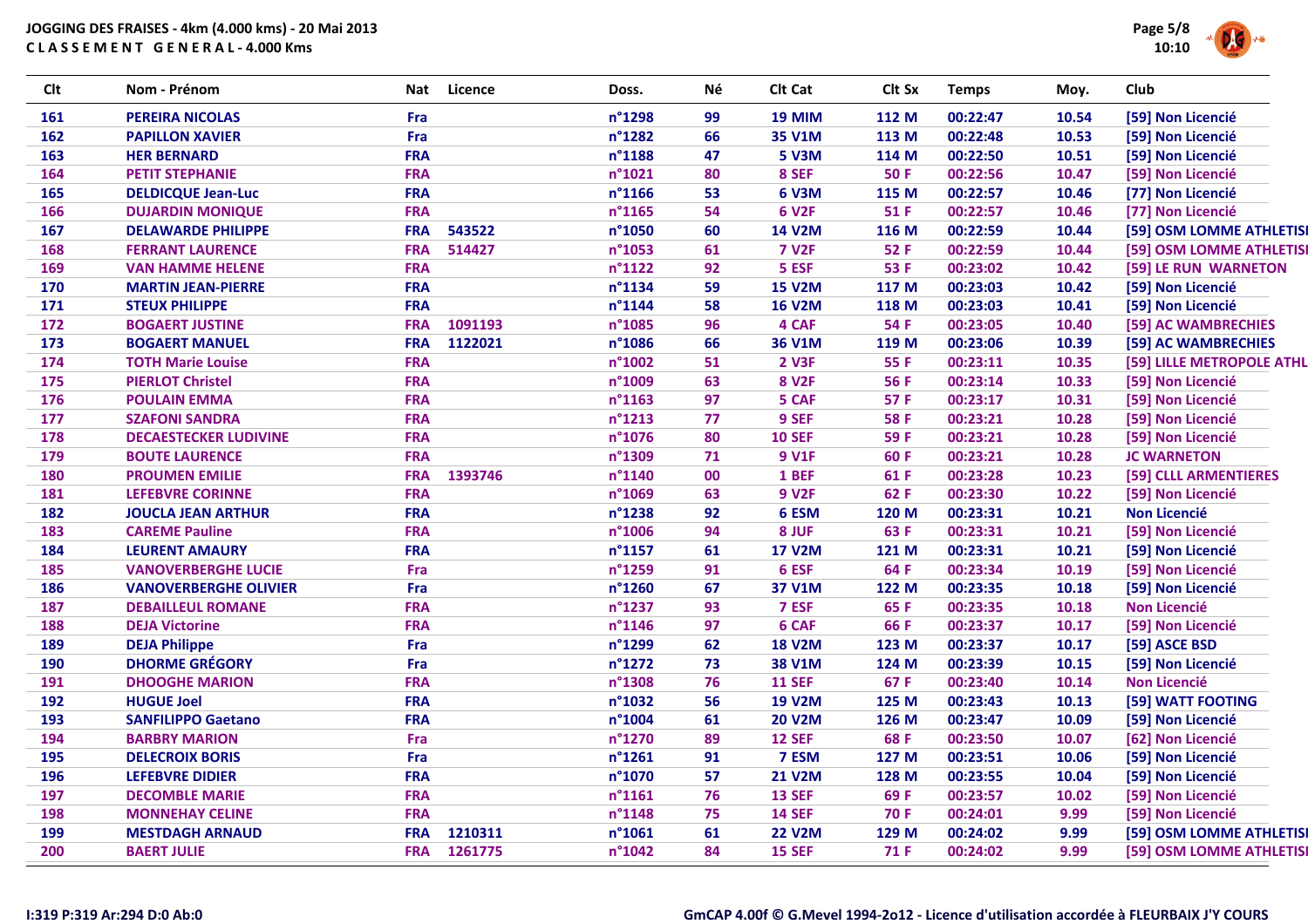

| Clt | Nom - Prénom                 |            | Nat Licence | Doss.           | Νé | Clt Cat       | Clt Sx      | <b>Temps</b> | Moy. | Club                       |
|-----|------------------------------|------------|-------------|-----------------|----|---------------|-------------|--------------|------|----------------------------|
| 201 | <b>DEBAILLEUL ISABELLE</b>   | <b>FRA</b> | 1291474     | n°1046          | 66 | <b>10 V1F</b> | 72 F        | 00:24:10     | 9.94 | [59] OSM LOMME ATHLETIS    |
| 202 | <b>POLLET CLAIRE</b>         | <b>FRA</b> |             | n°1258          | 61 | <b>10 V2F</b> | <b>73 F</b> | 00:24:13     | 9.91 | [59] Non Licencié          |
| 203 | <b>DHULU Isabelle</b>        | <b>FRA</b> |             | n°1182          | 94 | 9 JUF         | 74 F        | 00:24:16     | 9.89 | [59] Non Licencié          |
| 204 | <b>DHULU Justine</b>         | <b>FRA</b> |             | n°1183          | 98 | 15 MIF        | <b>75 F</b> | 00:24:17     | 9.89 | [59] Non Licencié          |
| 205 | <b>SARKISSIAN CÉLINE</b>     | <b>FRA</b> |             | n°1218          | 80 | <b>16 SEF</b> | <b>76 F</b> | 00:24:19     | 9.88 | [59] Non Licencié          |
| 206 | <b>PAPILLON CÉLIE</b>        | Fra        |             | n°1281          | 99 | <b>16 MIF</b> | <b>77 F</b> | 00:24:36     | 9.76 | [59] Non Licencié          |
| 207 | <b>RENAUD CELINE</b>         | <b>FRA</b> | 1373755     | n°1063          | 83 | <b>17 SEF</b> | <b>78 F</b> | 00:24:47     | 9.69 | [59] OSM LOMME ATHLETIS    |
| 208 | <b>EDET Elodie</b>           | <b>FRA</b> |             | n°1005          | 99 | 17 MIF        | 79 F        | 00:24:49     | 9.67 | [59] Non Licencié          |
| 209 | <b>GHESTEM CHRISTELLE</b>    | <b>FRA</b> | 1464073     | n°1054          | 68 | <b>11 V1F</b> | 80F         | 00:24:55     | 9.64 | [59] OSM LOMME ATHLETIS    |
| 210 | <b>BEAGUE Rebecca</b>        | <b>FRA</b> |             | n°1025          | 91 | 8 ESF         | 81 F        | 00:24:56     | 9.63 | [59] Non Licencié          |
| 211 | <b>TISON EMILIE</b>          | <b>FRA</b> |             | n°1206          | 91 | 9 ESF         | 82 F        | 00:24:57     | 9.62 | [59] Non Licencié          |
| 212 | <b>FIXARD ANNE</b>           | Fra        | 1513734     | n°1288          | 70 | <b>12 V1F</b> | 83 F        | 00:24:58     | 9.62 | [59] VILLENEUVE D ASCQ FR  |
| 213 | <b>DELAHAYE FLORENCE</b>     | Fra        | 1368715     | n°1262          | 69 | <b>13 V1F</b> | 84 F        | 00:24:59     | 9.61 | [59] VILLENEUVE D ASCQ FRI |
| 214 | <b>PROTIN EMILIE</b>         | Fra        |             | n°1249          | 87 | <b>18 SEF</b> | 85 F        | 00:24:59     | 9.61 | [59] Non Licencié          |
| 215 | <b>DEPREZ DIDIER</b>         | <b>FRA</b> |             | n°1131          | 63 | <b>23 V2M</b> | 130 M       | 00:25:01     | 9.60 | [59] Non Licencié          |
| 216 | <b>MARTEEL Lucie</b>         | <b>FRA</b> |             | n°1209          | 82 | <b>19 SEF</b> | 86 F        | 00:25:01     | 9.59 | [59] Non Licencié          |
| 217 | <b>PARENTON MARIE PIERRE</b> | Fra        |             | n°1263          | 67 | <b>14 V1F</b> | 87F         | 00:25:02     | 9.59 | [62] Non Licencié          |
| 218 | <b>LAIDEZ HELENE</b>         | <b>FRA</b> |             | n°1035          | 73 | <b>15 V1F</b> | 88F         | 00:25:03     | 9.59 | [59] Non Licencié          |
| 219 | <b>PRIGENT ALEXANDRA</b>     | <b>FRA</b> |             | n°1079          | 75 | <b>20 SEF</b> | 89F         | 00:25:03     | 9.59 | [59] Non Licencié          |
| 220 | <b>DEMAREY Christine</b>     | <b>FRA</b> |             | n°1067          | 80 | <b>21 SEF</b> | 90F         | 00:25:03     | 9.58 | [59] Non Licencié          |
| 221 | <b>ZIELINSKI Fanny</b>       | <b>FRA</b> |             | n°1034          | 89 | <b>22 SEF</b> | 91 F        | 00:25:07     | 9.56 | [59] Non Licencié          |
| 222 | <b>MARTEEL Christine</b>     | <b>FRA</b> |             | n°3226          | 60 | <b>11 V2F</b> | 92 F        | 00:25:08     | 9.55 | [59] Non Licencié          |
| 223 | <b>THIERY Judith</b>         | <b>FRA</b> |             | n°1012          | 68 | <b>16 V1F</b> | 93 F        | 00:25:10     | 9.54 | [62] Non Licencié          |
| 224 | <b>DERACHE CHRISTOPHE</b>    | <b>FRA</b> |             | n°1066          | 65 | 39 V1M        | 131 M       | 00:25:13     | 9.52 | [59] LES ATREBATES DE VERI |
| 225 | <b>ROUSSEAU KARINE</b>       | <b>FRA</b> |             | n°1013          | 79 | <b>23 SEF</b> | 94 F        | 00:25:14     | 9.51 | [59] Non Licencié          |
| 226 | <b>NERFIE AGNES</b>          | <b>FRA</b> |             | n°1028          | 73 | <b>17 V1F</b> | 95 F        | 00:25:17     | 9.50 | [59] Non Licencié          |
| 227 | <b>QUIVRONT JUSTINE</b>      | <b>FRA</b> |             | n°1215          | 99 | <b>18 MIF</b> | 96 F        | 00:25:23     | 9.46 | [59] MAISON D'ENFANTS      |
| 228 | <b>DAOUADJI Hayette</b>      | <b>FRA</b> |             | n°1207          | 85 | <b>24 SEF</b> | 97 F        | 00:25:27     | 9.43 | [51] Non Licencié          |
| 229 | <b>RIGAUD MARIE</b>          | <b>FRA</b> |             | $n^{\circ}1177$ | 94 | <b>10 JUF</b> | 98 F        | 00:25:39     | 9.36 | [59] Non Licencié          |
| 230 | <b>DUBRAY COSIMA</b>         | <b>FRA</b> |             | n°1089          | 63 | <b>12 V2F</b> | 99 F        | 00:25:43     | 9.33 | [59] Non Licencié          |
| 231 | <b>SAINGIER LISE</b>         | <b>FRA</b> |             | n°1068          | 99 | <b>19 MIF</b> | 100 F       | 00:25:44     | 9.33 | [59] Non Licencié          |
| 232 | <b>BONNINGUES STÉPHANIE</b>  | Fra        |             | n°1292          | 80 | <b>25 SEF</b> | 101 F       | 00:25:47     | 9.31 | [59] Non Licencié          |
| 233 | <b>DERKS JULIETTE</b>        | <b>FRA</b> |             | $n^{\circ}1121$ | 67 | <b>18 V1F</b> | 102 F       | 00:25:51     | 9.29 | [59] Non Licencié          |
| 234 | <b>MOISON ROSALIE</b>        | <b>FRA</b> |             | n°1203          | 88 | <b>26 SEF</b> | 103 F       | 00:25:51     | 9.29 | [62] Non Licencié          |
| 235 | <b>MAIRE AMIOT Louan</b>     | <b>FRA</b> |             | n°1098          | 01 | 2 BEF         | 104 F       | 00:25:55     | 9.26 | [59] Non Licencié          |
| 236 | <b>DEPREZ HELENE</b>         | <b>FRA</b> |             | n°1130          |    | <b>27 SEF</b> | 105 F       | 00:26:00     | 9.23 | [59] Non Licencié          |
| 237 | <b>LAINE Laurie</b>          | <b>FRA</b> |             | n°1026          | 80 | <b>28 SEF</b> | 106 F       | 00:26:04     | 9.21 | [59] Non Licencié          |
| 238 | <b>BEAGUE Sarah</b>          | <b>FRA</b> |             | n°1024          | 95 | <b>11 JUF</b> | 107 F       | 00:26:10     | 9.18 | [59] Non Licencié          |
| 239 | <b>DUPONT VERONIQUE</b>      | <b>FRA</b> |             | n°1149          | 69 | <b>19 V1F</b> | 108 F       | 00:26:14     | 9.15 | [59] Non Licencié          |
| 240 | <b>VERMEERSH ELISE</b>       | <b>FRA</b> |             | $n^{\circ}1106$ | 98 | <b>20 MIF</b> | 109 F       | 00:26:15     | 9.14 | <b>Non Licencié</b>        |
|     |                              |            |             |                 |    |               |             |              |      |                            |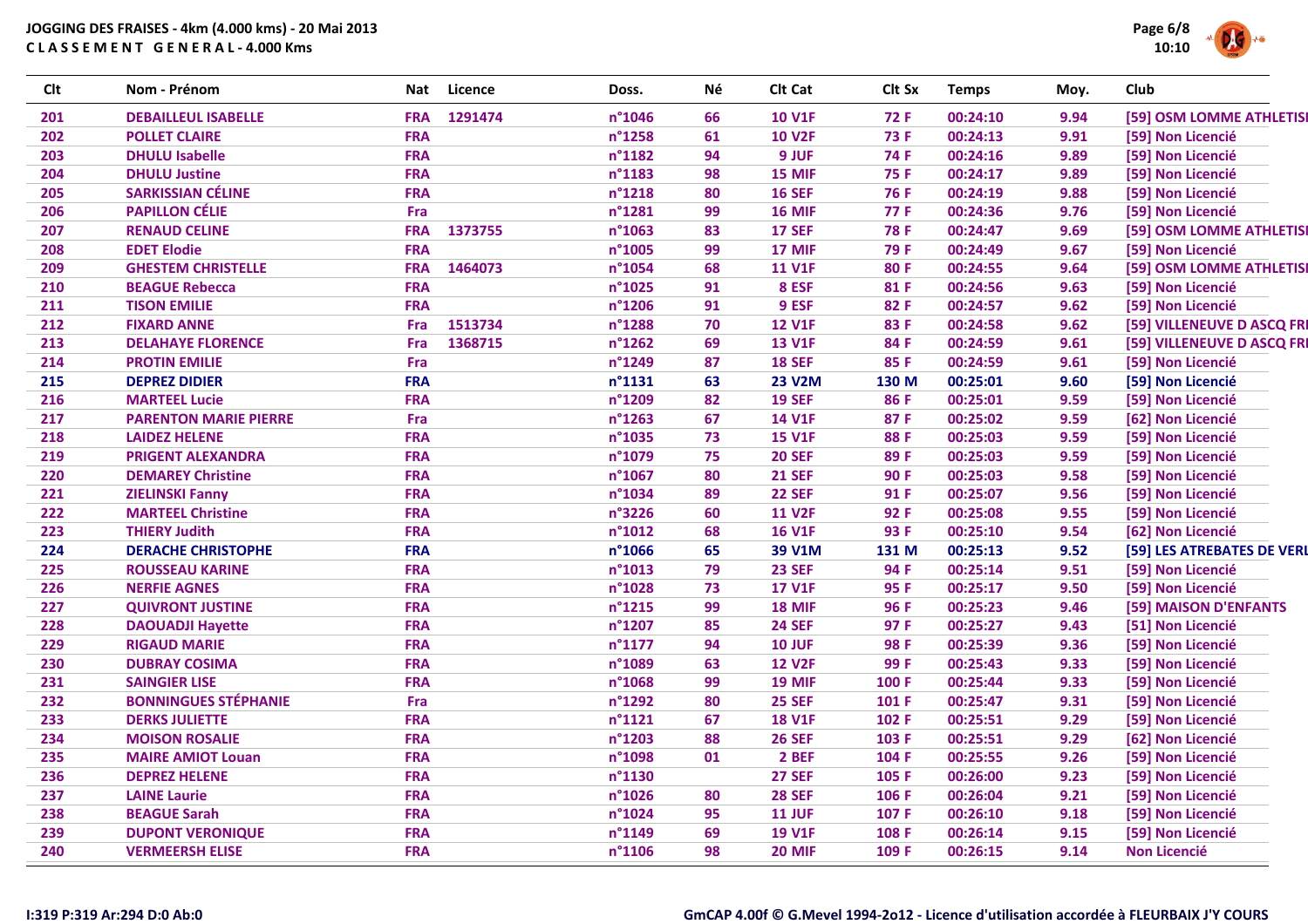

| <b>Clt</b> | Nom - Prénom                 | Nat        | Licence | Doss.            | Νé | Clt Cat       | Clt Sx | <b>Temps</b> | Moy. | Club                    |
|------------|------------------------------|------------|---------|------------------|----|---------------|--------|--------------|------|-------------------------|
| 241        | <b>VANDEBROUCK ROSELYNE</b>  | Fra        | 1442319 | n°1278           | 46 | 3 V3F         | 110 F  | 00:26:17     | 9.14 | [59] PLANETE RUNNING    |
| 242        | <b>HUGUE Martine</b>         | <b>FRA</b> |         | n°1033           | 59 | <b>13 V2F</b> | 111 F  | 00:26:33     | 9.04 | [59] WATT FOOTING       |
| 243        | <b>DEBLOCK LOYSE</b>         | <b>FRA</b> |         | n°3450           | 93 | <b>10 ESF</b> | 112 F  | 00:26:36     | 9.03 | [59] ASCE BSD           |
| 244        | <b>DEVOUGE AURORE</b>        | Fra        |         | $n^{\circ}$ 1242 | 85 | <b>29 SEF</b> | 113 F  | 00:26:43     | 8.99 | [59] Non Licencié       |
| 245        | <b>LAHAYE ISABELLE</b>       | Fra        |         | n°1241           | 66 | <b>20 V1F</b> | 114 F  | 00:26:46     | 8.97 | [62] Non Licencié       |
| 246        | <b>SAINGIER Fred</b>         | <b>FRA</b> |         | n°1019           | 74 | 19 SEM        | 132 M  | 00:27:01     | 8.89 | [59] Non Licencié       |
| 247        | <b>DELEMOTTE ALEXANDRA</b>   | Fra        |         | n°1243           | 77 | <b>30 SEF</b> | 115 F  | 00:27:08     | 8.85 | [59] Non Licencié       |
| 248        | <b>SOETAERT SEVERINE</b>     | <b>FRA</b> |         | n°1156           | 69 | <b>21 V1F</b> | 116 F  | 00:27:08     | 8.85 | [59] Non Licencié       |
| 249        | <b>DELAWARDE FABIENNE</b>    | <b>FRA</b> | 1210308 | n°1049           | 60 | <b>14 V2F</b> | 117 F  | 00:27:11     | 8.83 | [59] OSM LOMME ATHLETIS |
| 250        | <b>DESCHRYVER SOPHIE</b>     | Fra        |         | n°1279           | 71 | <b>22 V1F</b> | 118 F  | 00:27:15     | 8.81 | [59] Non Licencié       |
| 251        | <b>TURPIN ANNIE</b>          | <b>FRA</b> | 1001235 | n°1064           | 57 | <b>15 V2F</b> | 119 F  | 00:27:16     | 8.80 | [59] OSM LOMME ATHLETIS |
| 252        | <b>VERWAERDE AMANDINE</b>    | Fra        |         | n°1284           | 94 | <b>12 JUF</b> | 120 F  | 00:27:19     | 8.79 | [59] Non Licencié       |
| 253        | <b>MAIRE AMIOT Stephanie</b> | <b>FRA</b> |         | n°1097           | 75 | <b>31 SEF</b> | 121 F  | 00:27:19     | 8.79 | [59] Non Licencié       |
| 254        | <b>DRUON Arnaud</b>          | <b>FRA</b> |         | n°1137           | 84 | <b>20 SEM</b> | 133 M  | 00:27:23     | 8.77 | [59] Non Licencié       |
| 255        | <b>INGELREST FABIENNE</b>    | <b>FRA</b> | 1295431 | n°1055           | 54 | <b>16 V2F</b> | 122 F  | 00:27:23     | 8.77 | [59] OSM LOMME ATHLETIS |
| 256        | <b>MEUROT VERONIQUE</b>      | <b>FRA</b> | 1292202 | n°1062           | 64 | <b>23 V1F</b> | 123 F  | 00:27:27     | 8.75 | [59] OSM LOMME ATHLETIS |
| 257        | <b>CUMONT PATRICK</b>        | <b>FRA</b> | 510568  | n°1044           | 58 | <b>24 V2M</b> | 134 M  | 00:27:27     | 8.75 | [59] OSM LOMME ATHLETIS |
| 258        | <b>DUSSART ELODIE</b>        | <b>FRA</b> |         | n°1077           | 87 | <b>32 SEF</b> | 124 F  | 00:27:37     | 8.69 | [59] Non Licencié       |
| 259        | <b>DEREUDDRE DYLAN</b>       | <b>FRA</b> |         | $n^{\circ}$ 1214 | 99 | <b>20 MIM</b> | 135 M  | 00:27:37     | 8.69 | [59] MAISON D'ENFANTS   |
| 260        | <b>DENHAENE PAMÉLA</b>       | Fra        |         | n°1274           | 85 | <b>33 SEF</b> | 125 F  | 00:27:38     | 8.69 | [59] Non Licencié       |
| 261        | <b>DESPRET SANDRINE</b>      | Fra        |         | n°1275           | 73 | <b>24 V1F</b> | 126 F  | 00:27:43     | 8.66 | [59] Non Licencié       |
| 262        | <b>LIVENAIS CECILE</b>       | <b>FRA</b> |         | n°1108           | 74 | <b>34 SEF</b> | 127 F  | 00:27:47     | 8.64 | [62] Non Licencié       |
| 263        | <b>TIBERGHIEN Mathilde</b>   | <b>FRA</b> |         | n°1167           | 97 | 7 CAF         | 128 F  | 00:27:51     | 8.62 | [59] Non Licencié       |
| 264        | <b>KALFA Emmanuelle</b>      | <b>FRA</b> |         | n°1037           | 69 | <b>25 V1F</b> | 129 F  | 00:28:03     | 8.56 | [59] Non Licencié       |
| 265        | <b>SNORCK CATHERINE</b>      | <b>FRA</b> |         | n°1125           | 61 | <b>17 V2F</b> | 130 F  | 00:28:23     | 8.46 | [59] Non Licencié       |
| 266        | <b>VERMERSCH CAROLINE</b>    | <b>FRA</b> |         | $n^{\circ}$ 1143 | 86 | <b>35 SEF</b> | 131 F  | 00:28:27     | 8.44 | [59] Non Licencié       |
| 267        | <b>BORELI BENOIT</b>         | <b>FRA</b> |         | n°1228           | 64 | <b>40 V1M</b> | 136 M  | 00:28:41     | 8.37 | <b>Non Licencié</b>     |
| 268        | <b>BORELI KATHLEEN</b>       | <b>FRA</b> |         | n°1227           | 66 | <b>26 V1F</b> | 132 F  | 00:28:43     | 8.36 | <b>Non Licencié</b>     |
| 269        | <b>DESSENNE XAVIER</b>       | <b>FRA</b> |         | n°1230           | 68 | 41 V1M        | 137 M  | 00:28:43     | 8.36 | <b>Non Licencié</b>     |
| 270        | <b>DESSENNE FRANCOISE</b>    | <b>FRA</b> |         | n°1229           | 70 | <b>27 V1F</b> | 133 F  | 00:28:43     | 8.36 | <b>Non Licencié</b>     |
| 271        | <b>CAVAEL CHRYSTELLE</b>     | <b>FRA</b> |         | n°1195           | 72 | <b>28 V1F</b> | 134 F  | 00:28:45     | 8.35 | [59] Non Licencié       |
| 272        | <b>HERBEZ PATRICIA</b>       | Fra        |         | n°1285           | 65 | <b>29 V1F</b> | 135 F  | 00:28:45     | 8.35 | [59] Non Licencié       |
| 273        | <b>STEUX Emeline</b>         | <b>FRA</b> |         | $n^{\circ}1142$  | 88 | <b>36 SEF</b> | 136 F  | 00:28:53     | 8.31 | [59] Non Licencié       |
| 274        | <b>BRISAC OLIVIER</b>        | <b>FRA</b> | 472448  | n°1043           | 67 | <b>42 V1M</b> | 138 M  | 00:29:06     | 8.25 | [59] OSM LOMME ATHLETIS |
| 275        | <b>DAVESNE NICOLE</b>        | <b>FRA</b> | 1367270 | n°1045           | 60 | <b>18 V2F</b> | 137 F  | 00:29:07     | 8.25 | [59] OSM LOMME ATHLETIS |
| 276        | <b>DELANNOY PATRICIA</b>     | <b>FRA</b> | 1261776 | n°1048           | 62 | <b>19 V2F</b> | 138 F  | 00:29:13     | 8.22 | [59] OSM LOMME ATHLETIS |
| 277        | <b>RIGAUD LEA</b>            | <b>FRA</b> |         | $n^{\circ}$ 1178 | 99 | <b>21 MIF</b> | 139 F  | 00:29:17     | 8.20 | [59] Non Licencié       |
| 278        | <b>LEWANDOWSKI JULIE</b>     | <b>FRA</b> | 1359496 | n°1059           | 82 | <b>37 SEF</b> | 140 F  | 00:29:20     | 8.18 | [59] OSM LOMME ATHLETIS |
| 279        | <b>HOUPLAIN CHLOEE</b>       | <b>FRA</b> |         | n°1176           | 99 | 22 MIF        | 141 F  | 00:29:20     | 8.18 | [59] Non Licencié       |
| 280        | <b>MARTINS FILIPE JULIE</b>  | <b>FRA</b> | 1253057 | n°1060           | 85 | <b>38 SEF</b> | 142 F  | 00:29:23     | 8.17 | [59] OSM LOMME ATHLETIS |
|            |                              |            |         |                  |    |               |        |              |      |                         |